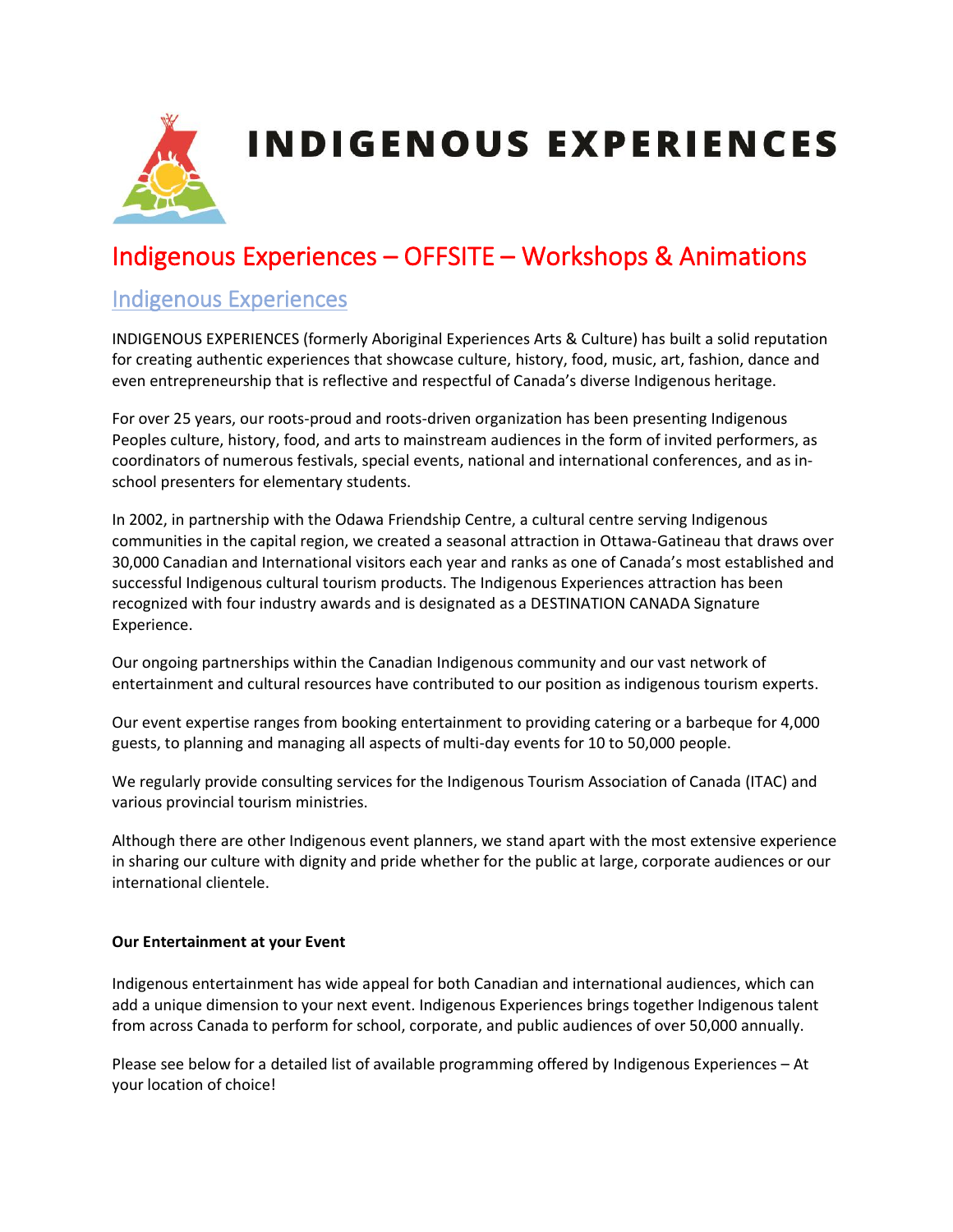#### **Corporate / Event Services:**

End to end festival and event management

Cultural program development

Culinary programs

Catering services

Entertainment programming

Artist/Talent booking,

Technical production & logistics

We plan and manage Indigenous programming for:

- major cultural and tourism events and festivals
- corporate conferences and events
- employee celebrations and retreats
- domestic and international tour companies (seniors, students, families, and professionals) seeking Indigenous programming in Ottawa-Gatineau or across Canada

Some of our events include:

- Canadian Tulip Festival
- Winterlude
- Canada Day on Parliament Hill
- Rendez Vous Canada International Tour & Travel Marketplace
- Summer Solstice Indigenous Festival & Competition Pow Wow
- Westboro Fuse Street Festival
- Aboriginal Pavilion at the 2010 Olympic Winter Games held in Vancouver (Exclusive Caterers)
- Indigenous Experiences -seasonal tourist attraction in Canada's Capital

#### **Why Choose IE to program your next event:**

- Authenticity: All our Indigenous cultural programming and artistic performances are developed and delivered by our talented community of Indigenous artists.
- Proven Success: We have a stellar track record in planning and implementing Indigenous cultural events within public venues, which are open and welcoming for the public, but respectful of Indigenous culture and protocol.
- Talented Team: Our Indigenous team of professional event planners is available to tackle all of the detailed logistical, artistic and administrative areas of the event.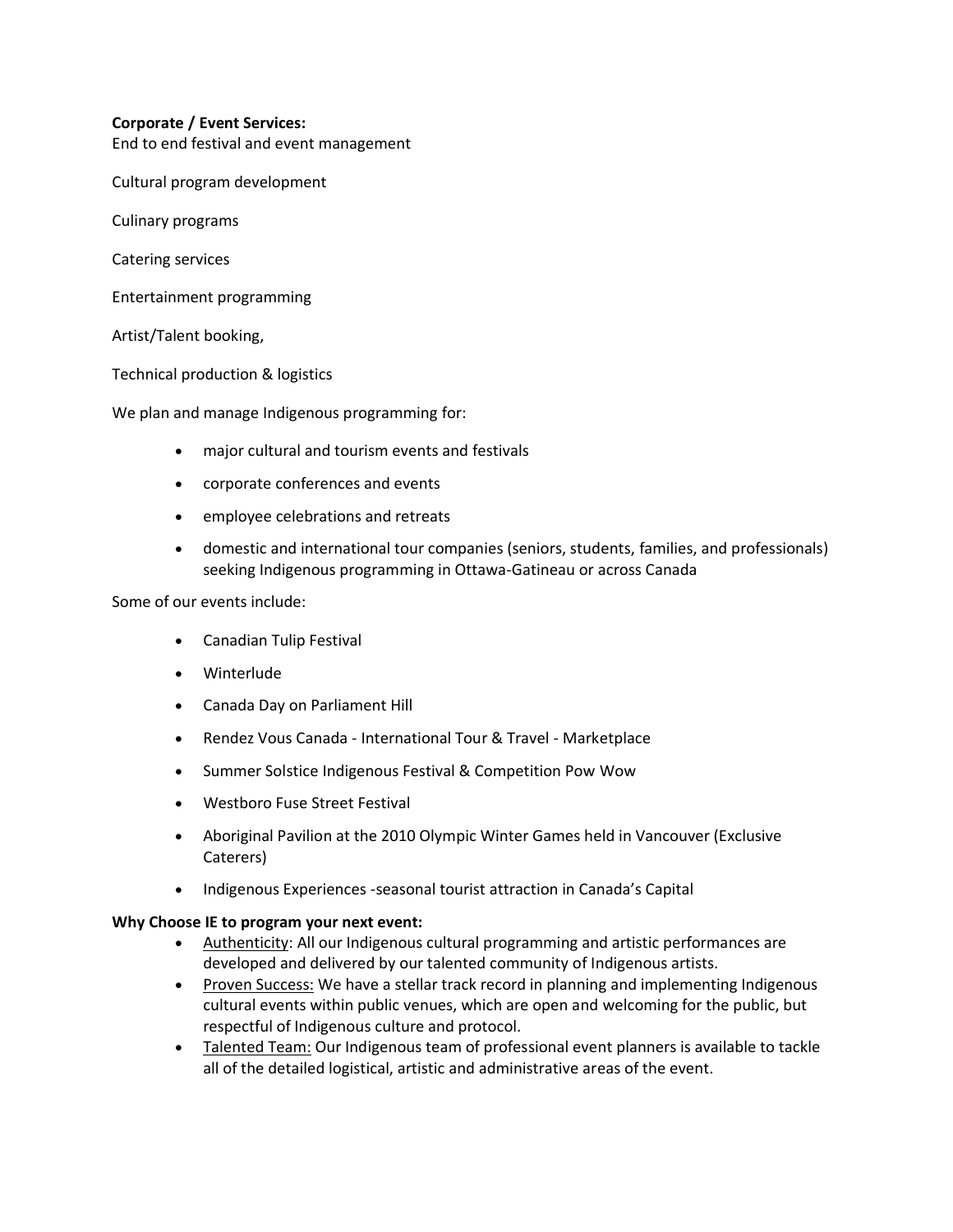- Ongoing Partnerships: We have access to many local and national level Indigenous artists, including a current database of over 350 Indigenous artists of all disciplines available for performances and events along with proven networks to discover and profile new talent.
- Established Administration and Support: Your project is supported by a comprehensive infrastructure including reception, phone/fax, book-keeping, computer reservation systems and more.

IE's innovative programming and entertainment services for major tourism and corporate events have helped to establish us as leaders in the industry.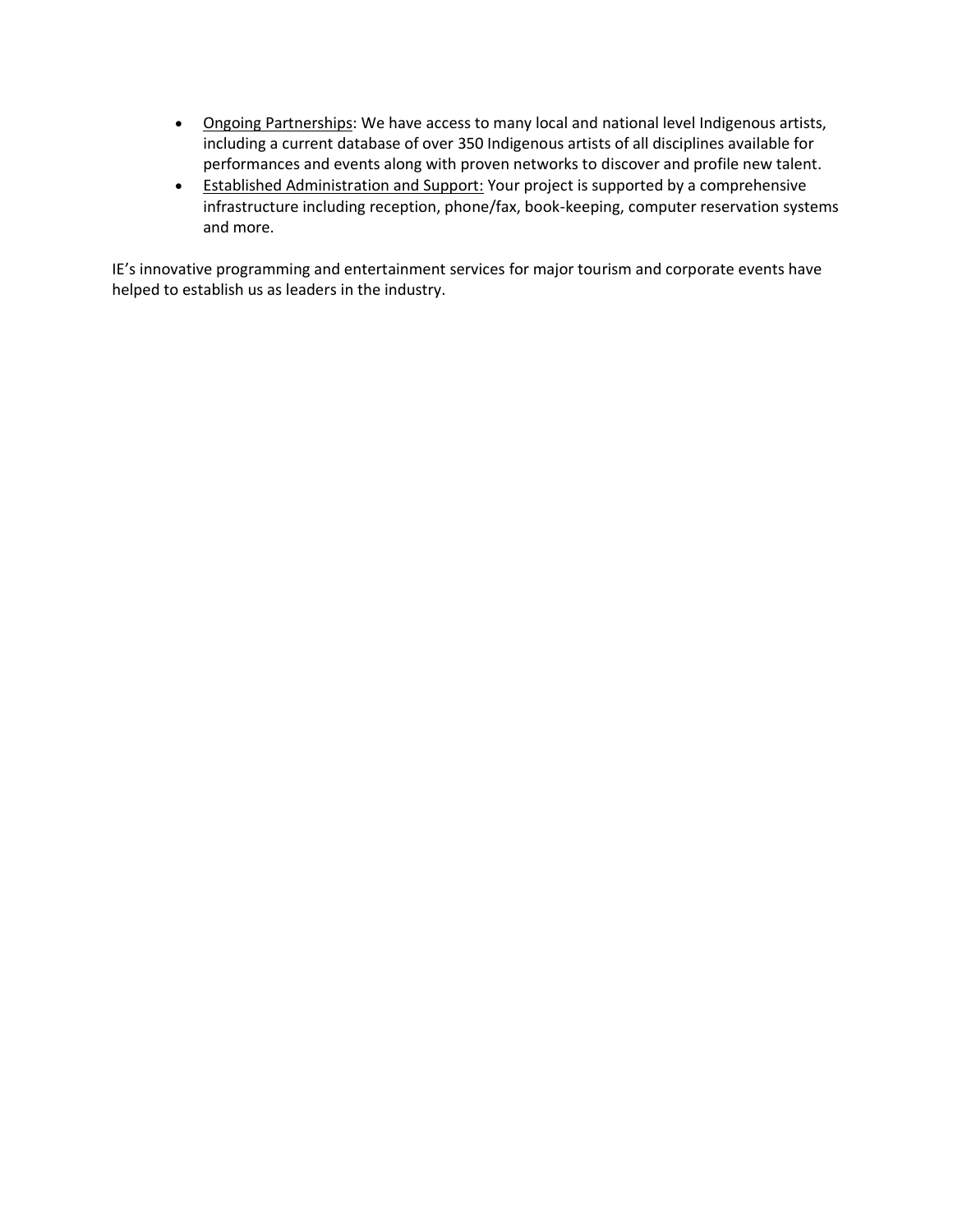

### **MAKE YOUR EVENT COMPLETE WITH INDIGENOUS EXPERIENCES:**

**We want to ensure that your time with us is the best experience possible and exceeds all expectations. When booking with IE, please considering adding any of our customized programs and options to provide your guests with a more memorable Indigenous Experience.** 

**Please note these options are offered a la carte so that you can build a program and experience, that supports your groups interests and time available.**

#### **Traditional Opening and Welcome**

Invite one of our Cultural Ambassadors (or a local elder) to welcome your group in a traditional manner with a personal introduction, Algonquin Land Acknowledgement, and welcome song. Approximately 10 minutes.

**Ambassador Welcome - \$ 400 + HST** 

**Invited Elder Opening - \$ 600 + HST** 

## **Interactive & Educational Workshops**

#### **Introduction to Indigenous Culture**

This workshop will be led by our team of Indigenous cultural ambassadors- and they will introduce the participants to the rich diversity of our nations, the common beliefs and way of life among our community's and some of the most common questions they receive. This introductional hour will end with an opportunity for the guests to engage with our ambassadors and any questions they may have.

*Approx. 1.0 hours with introduction and questions* **\$1,000 +HST** 

**- Includes 2 ambassadors and table w/ artifacts** 

#### **Feel the Heartbeat Workshop**

Visitors and guests will explore our strong connection to Mother Earth through her "Heartbeat" while learning a new song and exploring musical connections through this interactive workshop. This music workshop is interactive where the audience participates with rattles and a stomp dance.

*Lead By our ambassadors. Approx. 1 hour.* 

**Full Day of Workshops (max. of 4 groups) - \$1,000 + HST** 

**½ Day of Workshops (max. 2 groups) - \$ 750 + HST**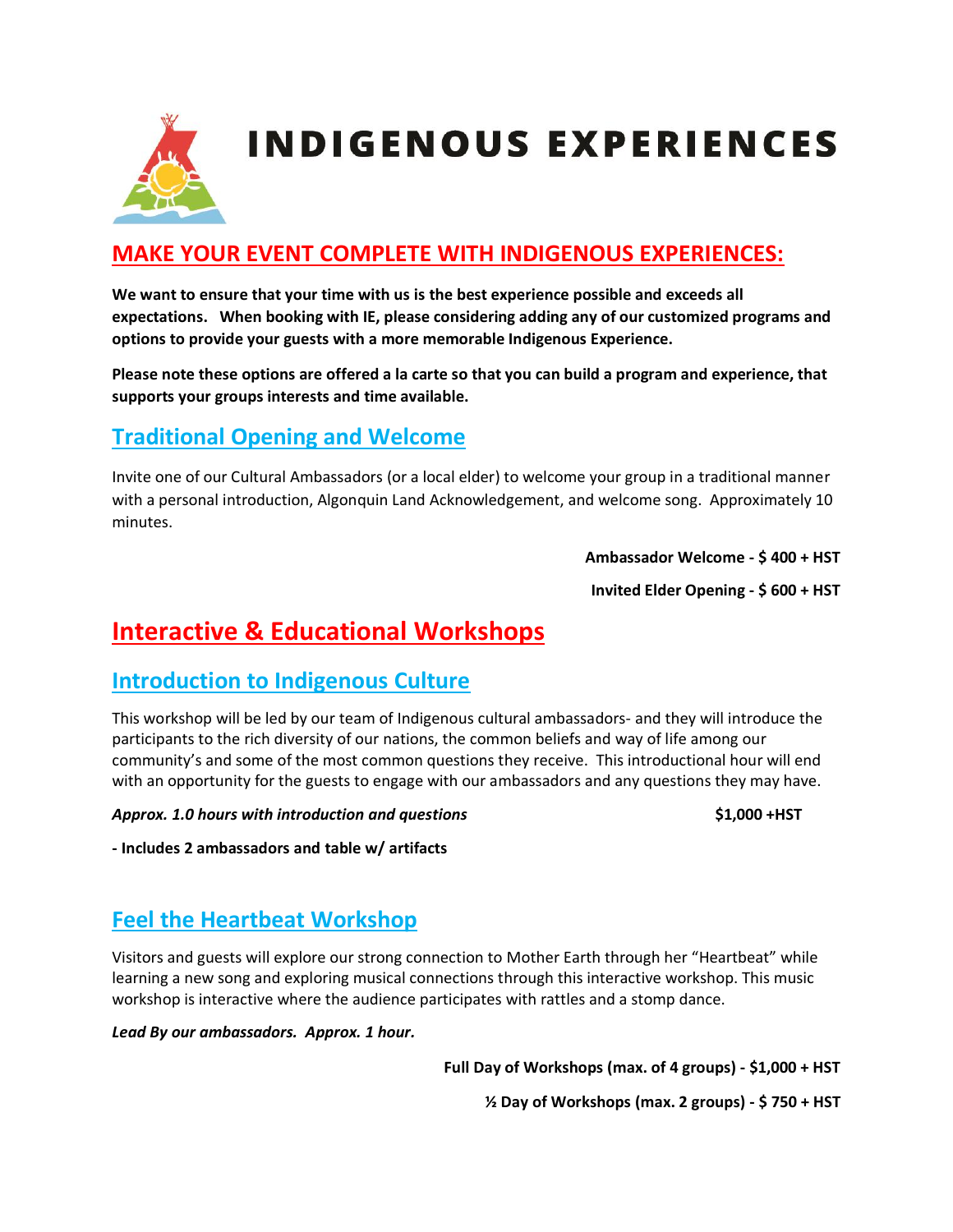## **Make and Take Creative Workshops**

#### **Dreamcatcher /Medicine Wheel**

Lead by one of our ambassadors, this workshop will have your guests making their own dreamcatcher and learning about the traditional origin story of dreamcatchers or the teachings of the medicine wheel with 4 sacred colours, directions, and medicines.

*Animated Workshop - By one of our ambassadors Approx. 1 to 1.5 hours.* 

**Workshop Hosting Cost \$ 500 + HST** 

**Each kit is an additional \$ 10 per person + HST** 

#### **Corn Husk Dolls**

Lead by one of our ambassadors, this workshop uses the husks from corn to create a traditional no face doll. In Indigenous tradition – the dolls have no face, and you will learn the meaning behind that.

*Animated Workshop - By one of our ambassadors Approx. 45 minutes to 1 hour.* 

**Workshop Hosting Cost \$ 500 + HST** 

**Each kit is an additional \$ 10 per person + HST** 

#### **Rattle Workshop**

Enjoy the traditional stories and historical knowledge as you are guided through the process of crafting a traditional rattle! Using traditional materials, you will weave deer skin around a birchwood frame with the leather lacing provided and add corn inside before tying off to dry overnight.

*Animated Workshop - By David Finkle. Approx. 1 hour* 

**Workshop Hosting Cost \$ 500 + HST** 

**Each kit is an additional \$ 50 per person + HST** 

#### **Hand Drum Workshop**

Enjoy traditional stories and historical knowledge (and don't hesitate to ask questions) as you are guided through the process of crafting your own Traditional Hand Drum! Using traditional materials you will weave deer skin around an Ashwood frame with the leather lacing, before tying off to dry overnight.

#### *Animated Workshop - By David Finkle. Approx. 3 hours.*

**Workshop Hosting Cost \$ 500 + HST** 

**Each kit is an additional \$ 110 per person + HST**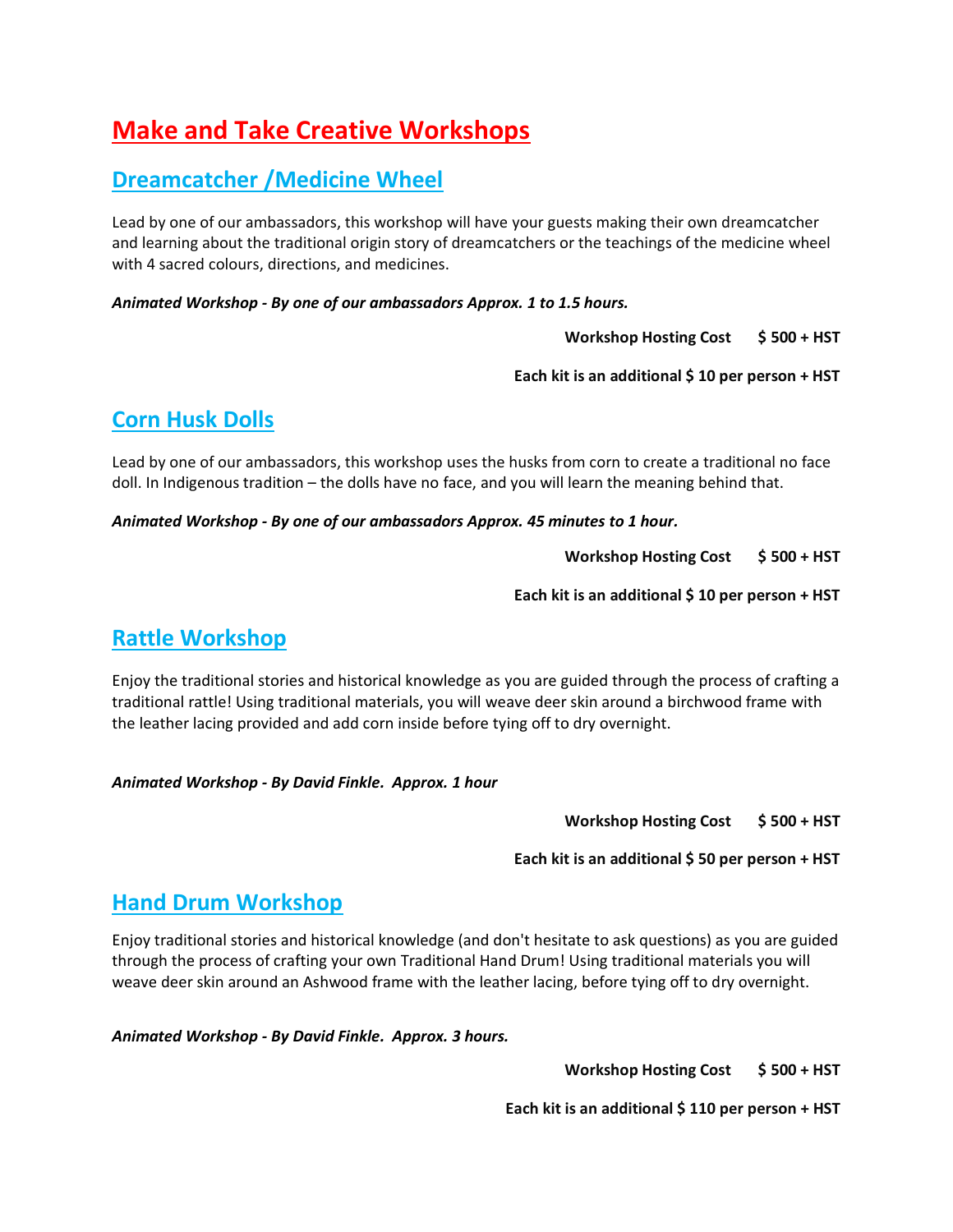

## **Activated Spaces & Animations**

#### **Rare Ojibway Spirit Horses**

Witness the beauty and hear the stories of the Rare Ojibway Spirit Horses.

Indigenous Experiences are proud to welcome our new herd of the rare and endangered Ojibwe Spirit Horses to the Mādahòkì farm. These horses really share their own story on the sacred connection to the Ontario lands where they roamed free for thousands of years. You will have a chance to see these special little horses and hear their stories through the work of Artist Rhonda Snow with a painted series of stories she collected from the Elders across Turtle Island on their memories of this once wild horse.

#### *Animated Booth Space - By our ambassadors includes stories and displays*

|                                                                      | <b>Full Dav -</b> | $$1,000 + HST$ |
|----------------------------------------------------------------------|-------------------|----------------|
| - Visit and Meet our Spirit Horses (+/- - 1 – 2 Spirit Horses & Pen) |                   |                |
|                                                                      | <b>Full Dav</b> - | \$ 2,000 + HST |

#### **Maple Harvest Experience**

Ideal for our spring and fall groups, this animation package includes an interactive fireside demonstration on the traditional methods of preparing maple syrup over the campfire. This animation is typically done outdoors in an area where we are allowed to make afire. I deal for camps, or events with outdoor programming.

*Animated Space - By our ambassadors includes stories and displays* 

**Full Day - \$ 1,000 + HST**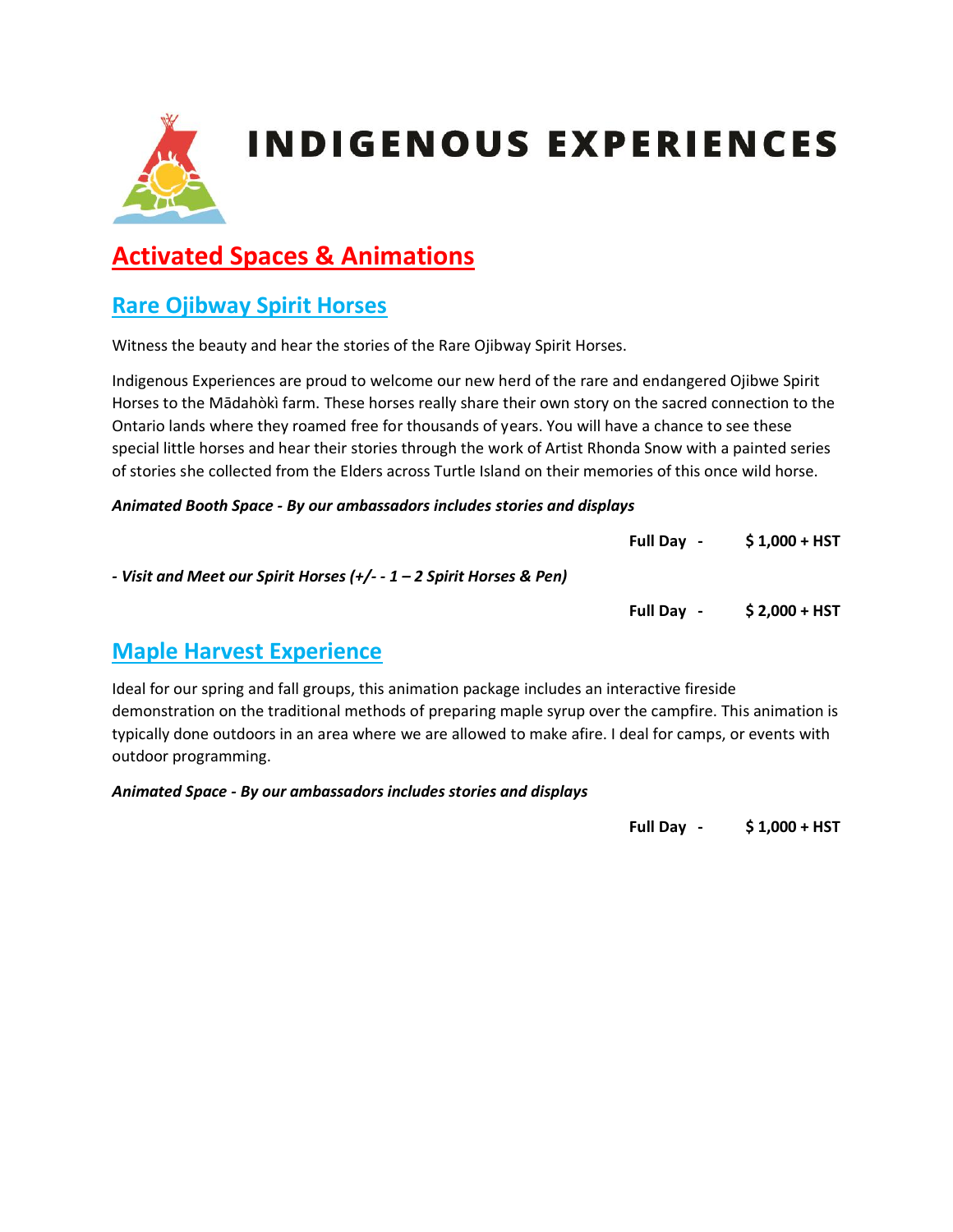

# **Team Building Activities &Workshops**

To help create an event that meets your corporate objectives, we have listed some of the potential workshops and activities in a format where you can create your custom experience, by adding on any of our cultural programming listed below or independently.

## **Elders Teachings & Talking Circle**

Invite an elder to do a traditional First Nation land acknowledgment and opening prayer. Each opening ceremony varies – as each elder choses to share their wisdom in their own way/words.

In addition to their participation, the elder could lead a talking circle to discuss an area of interest for your group or company. (**Must be mentioned at time of Booking as we will confirm the Elders comfort with the subject).** This tradition includes an opportunity for each voice to be heard, recognized, and valued as part of the process, with the traditional passing of a sacred object. Alternatively, the elder could introduce the rich teachings of the medicine wheel in a cultural awareness workshop.

*Approx. 1.5 hours with opening and talking circle* **\$ 750 + HST**

## **Dream Catcher/Medicine Wheel Workshop**

Groups create their own dream catcher or medicine wheel but as part of a team! This activity does not just introduce our guests to the teachings and story behind each craft, it's a lesson in team leadership and communication. Once broken down into smaller groups, team members will take a turn retrieving directions on the next part of the process in creating their own dreamcatcher (or medicine wheel).

They will return to the table and relate the instructions to their team; teaching each of them how to complete it before the next member returns to the instructor for the next step. You can be sure that each team will create unique and memorable dream catchers, no two will be alike! (Includes all equipment and supplies in kit cost)

*Approx. length is 1 to 1.5 hours* **Workshop Host Cost \$ 500 + HST**

**+ \$ 10 per Craft Kit + HST**